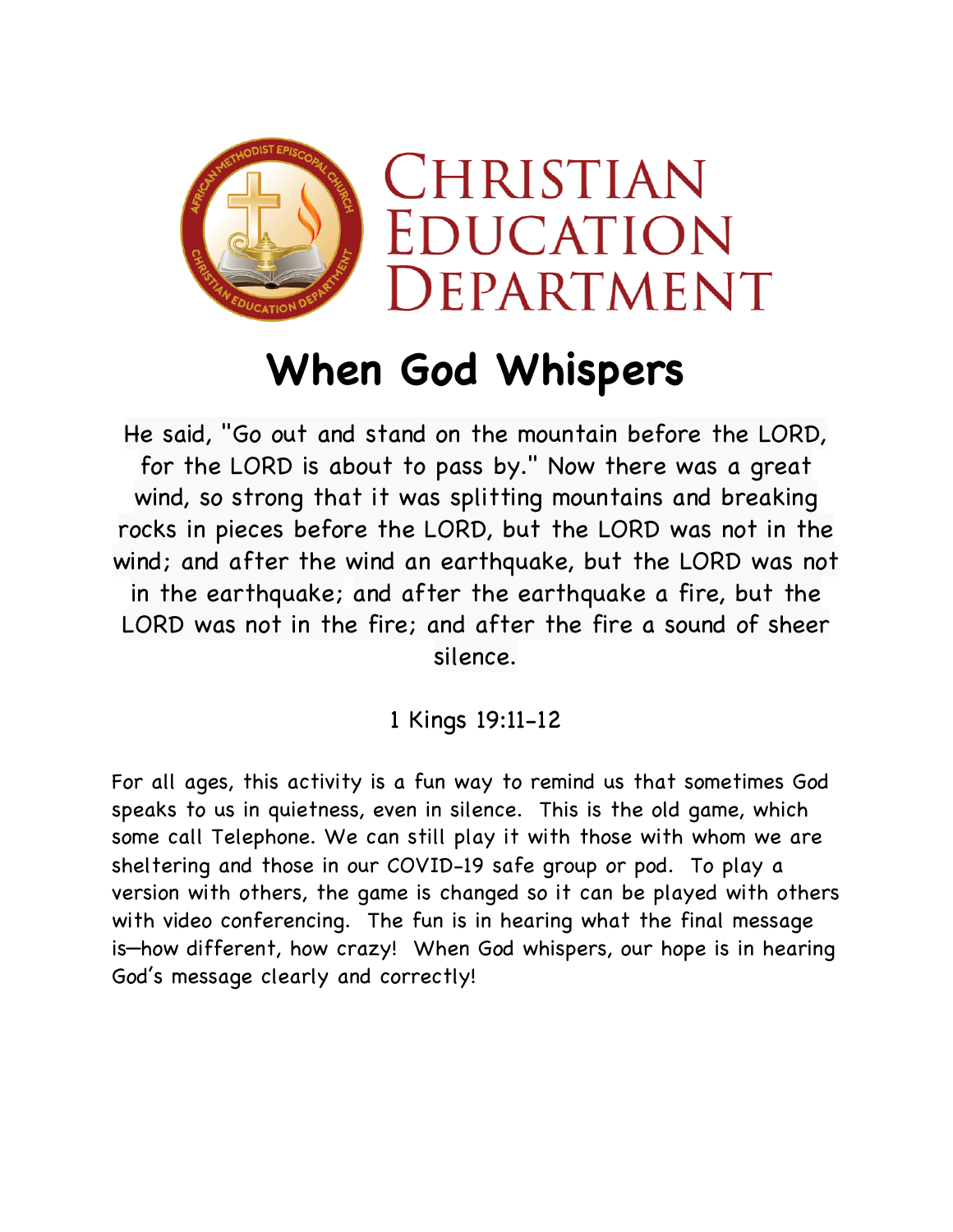**Getting Started.** Players must sit in a circle or stand in a straight line. They need to be close enough that whispering is possible, but not so close that players can hear each other whisper. You may want to play music for the group to listen to while individuals whisper.

**Begin the Game.** The first person in the line or circle whispers a word or phrase into the ear of the person sitting or standing to their right. **You may want to whisper bits of scriptures, lines from a hymn or praise song, or encouraging statements.**

**The Game Continues.** Players whisper the phrase to their neighbors until it reaches the last player in line.

**The Conclusion.** The last player says the word or phrase out loud so everyone can hear how much it has changed from the first whisper at the beginning of the circle or line.

## **The Whisper Challenge**

**Get at least one other person to do the challenge with.** You can play the Whisper Challenge with at least one friend, but you can get more friends together. If you want the chance of having more absurd sentences, gather together more friends; if you want the sentences to go by quickly, aim for one or two friends.

• You can have as many people as you want, but you may want to stick with a small group of people, since the more people you have, the longer it takes to pass around the sentence.

**Decide if you want to record it.** There are many reasons you could record a Whisper Challenge - you could post it online to get views, or you could just keep it as a keepsake to look back at and laugh at, for example. Just keep in mind that if you're recording your Whisper Challenge, you should record it with something that has full battery life, so that you don't realize that the recording stopped halfway through because the camera died! **If you record it, share it with the AMEC Department of Christian Education Facebook page, cedoffice@ameced.com, #WhenGodWhispers #AMECED**

**Find or think of phrases.** Once you've found your friends and decided whether or not to record the Challenge, find or think of phrases that you want to use for the Challenge. Anyone else partaking in the Challenge should do the same (but make sure nobody tells anyone what phrases they're coming up with!). There are many phrases you can use in the Whisper Challenge, so take some time and see what you can come up with.

• Idioms and figures of speech are fairly common and can become quite funny.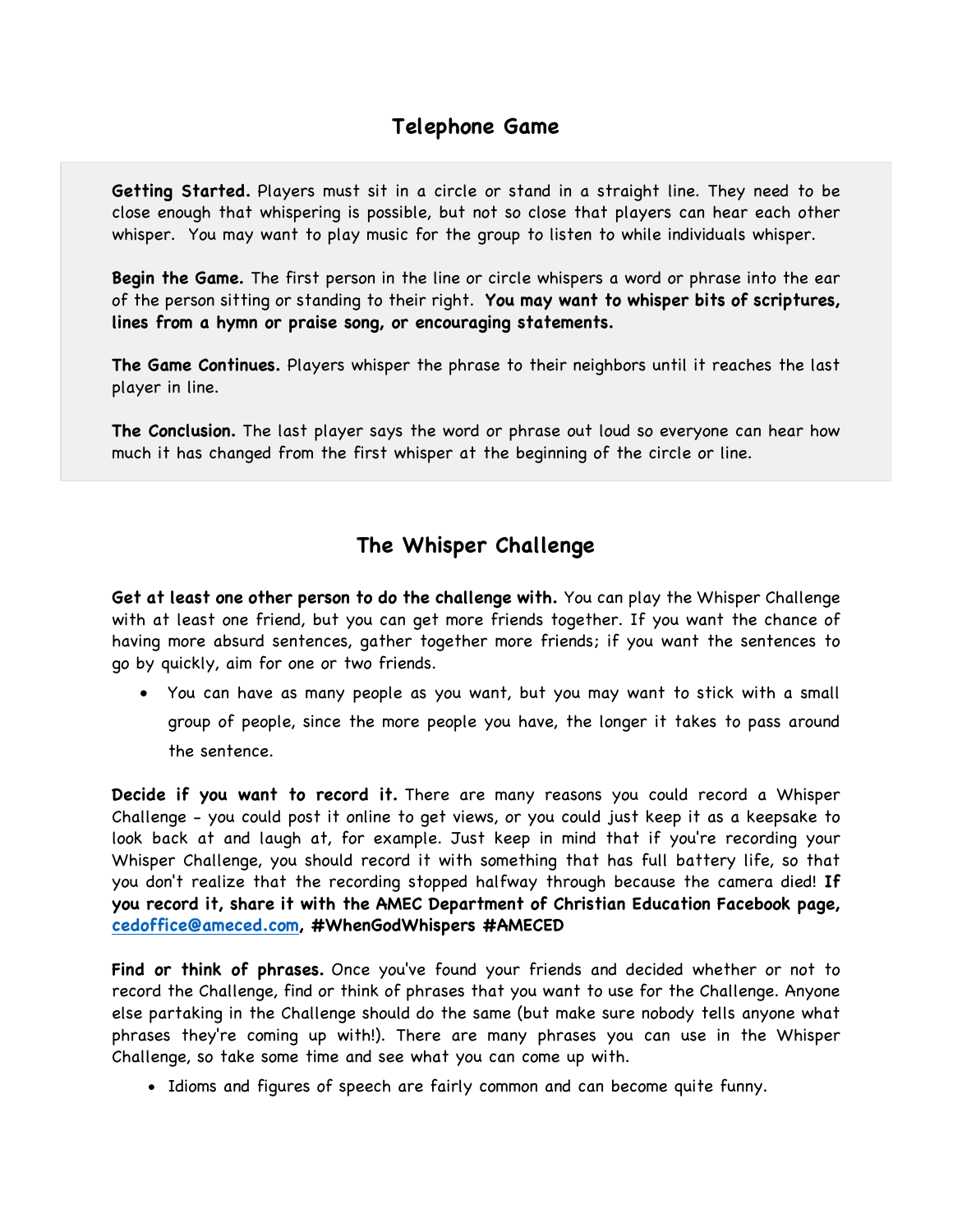- Nonsensical sentences can spurn some great lines.
- You can also look at messages that YouTubers have received. Many popular YouTubers who have done the Whisper Challenge have used social media (such as Twitter) to ask their followers for phrases for the Challenge. Or, if you have a substantial social media following, ask your followers on your own!
- **You may want to whisper bits of scriptures, lines from a hymn or praise song, or encouraging statements**.

**Start recording, if you choose to record the Challenge.** If you choose to record the Challenge, get a device that's has good battery life and start recording. You can use something simple like a phone, but keep in mind that most video cameras record in better quality than a phone. If you use Zoom or a similar platform, you can use the record feature.

**Get everyone to put on headphones.** The main part of the Whisper Challenge that differentiates it from Telephone is that instead of whispering the phrase into someone's ear, the players put on headphones and turn up their music. Get everyone to put on their headphones and turn on the music - and turn it up loud enough so that it's hard to hear what other people are saying.

- The person who is saying the phrase can take off their headphones while they're saying the phrase, but everyone else should have their headphones on.
- Noise-canceling headphones are best for this challenge, but they're not a necessity. You'll have to turn the music up louder if you don't have them, though.

**Have one person say a phrase.** Once everyone has their music playing, one person who was previously picked out will whisper a phrase to the person next to them or to the person they tag in Zoom and they have to lip-read (everyone else will need to listen to their music with their eyes closed—counting to 10 before they open them). It then gets passed along the line if there are any other people playing the game. Have one person turn to the person next to them and whisper a phrase to them (or pick another Zoom partner to "whisper" to).

• You may want to set a limit on how many times a person can ask you to repeat the phrase, to make sure that you don't get stuck on the same people for too long.

**Pass the sentence along.** If there are more than just you and one other person in the game, then have the "interpreter" whisper the phrase they heard to the person next to them. Continue doing this until you've gotten to the last person in the group.

**Say the sentence out loud.** Once you've reached the last person in the group, have everyone take off their headphones, and have the last person say what they heard out loud. Chances are, it'll be funny and nonsensical, especially if the sentence went through a long line of people.